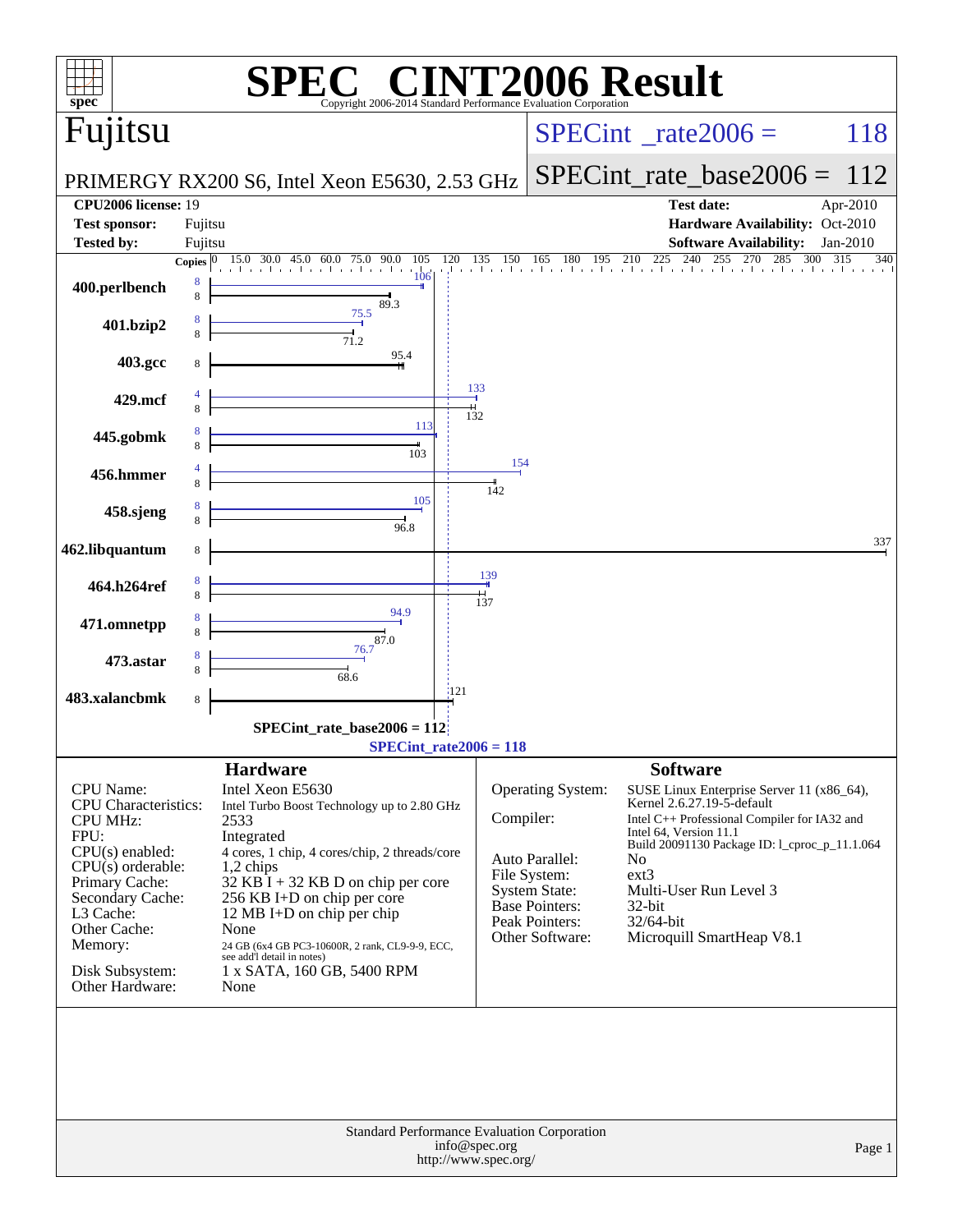

### Fujitsu

#### SPECint rate $2006 = 118$

PRIMERGY RX200 S6, Intel Xeon E5630, 2.53 GHz

[SPECint\\_rate\\_base2006 =](http://www.spec.org/auto/cpu2006/Docs/result-fields.html#SPECintratebase2006) 112

#### **[CPU2006 license:](http://www.spec.org/auto/cpu2006/Docs/result-fields.html#CPU2006license)** 19 **[Test date:](http://www.spec.org/auto/cpu2006/Docs/result-fields.html#Testdate)** Apr-2010

**[Test sponsor:](http://www.spec.org/auto/cpu2006/Docs/result-fields.html#Testsponsor)** Fujitsu **[Hardware Availability:](http://www.spec.org/auto/cpu2006/Docs/result-fields.html#HardwareAvailability)** Oct-2010 **[Tested by:](http://www.spec.org/auto/cpu2006/Docs/result-fields.html#Testedby)** Fujitsu **[Software Availability:](http://www.spec.org/auto/cpu2006/Docs/result-fields.html#SoftwareAvailability)** Jan-2010

#### **[Results Table](http://www.spec.org/auto/cpu2006/Docs/result-fields.html#ResultsTable)**

|                    | <b>Base</b>   |                |       |                |       |                |       | <b>Peak</b>   |                |              |                |              |                |              |
|--------------------|---------------|----------------|-------|----------------|-------|----------------|-------|---------------|----------------|--------------|----------------|--------------|----------------|--------------|
| <b>Benchmark</b>   | <b>Copies</b> | <b>Seconds</b> | Ratio | <b>Seconds</b> | Ratio | <b>Seconds</b> | Ratio | <b>Copies</b> | <b>Seconds</b> | <b>Ratio</b> | <b>Seconds</b> | <b>Ratio</b> | <b>Seconds</b> | <b>Ratio</b> |
| 400.perlbench      |               | 870            | 89.8  | 876            | 89.3  | 880            | 88.8  |               | 736            | 106          | 740            | 106          | 744            | 105          |
| 401.bzip2          |               | 1084           | 71.2  | 1087           | 71.0  | 1083           | 71.3  |               | 1017           | 75.9         | 1023           | 75.5         | 1023           | 75.5         |
| $403.\mathrm{gcc}$ |               | 675            | 95.4  | 685            | 94.0  | 669            | 96.2  |               | 675            | 95.4         | 685            | 94.0         | 669            | 96.2         |
| $429$ .mcf         |               | 561            | 130   | 554            | 132   | 554            | 132   |               | 276            | 132          | 275            | 133          | 275            | 133          |
| $445$ .gobmk       |               | 814            | 103   | 805            | 104   | 813            | 103   |               | 746            | <u>113</u>   | 746            | 113          | 746            | 112          |
| 456.hmmer          |               | 525            | 142   | 528            | 141   | 525            | 142   |               | 242            | 154          | 241            | 155          | 242            | 154          |
| $458$ .sjeng       |               | 1001           | 96.7  | 1000           | 96.8  | 998            | 97.0  |               | 918            | 106          | 919            | 105          | 918            | 105          |
| 462.libquantum     |               | 493            | 337   | 493            | 337   | 492            | 337   |               | 493            | 337          | 493            | 337          | 492            | 337          |
| 464.h264ref        |               | 1322           | 134   | 1293           | 137   | 1296           | 137   |               | 1278           | 139          | 1288           | 137          | 1274           | 139          |
| 471.omnetpp        |               | 575            | 87.0  | 575            | 87.0  | 574            | 87.0  |               | 527            | 94.9         | 527            | 94.8         | 527            | 94.9         |
| $473.$ astar       |               | 821            | 68.4  | 818            | 68.6  | 818            | 68.6  |               | 732            | 76.7         | 732            | 76.7         | 732            | 76.7         |
| 483.xalancbmk      |               | 457            | 121   | 456            | 121   | 457            | 121   |               | 457            | <u>121</u>   | 456            | 121          | 457            | 121          |

Results appear in the [order in which they were run.](http://www.spec.org/auto/cpu2006/Docs/result-fields.html#RunOrder) Bold underlined text [indicates a median measurement.](http://www.spec.org/auto/cpu2006/Docs/result-fields.html#Median)

#### **[Submit Notes](http://www.spec.org/auto/cpu2006/Docs/result-fields.html#SubmitNotes)**

The config file option 'submit' was used.

#### **[Operating System Notes](http://www.spec.org/auto/cpu2006/Docs/result-fields.html#OperatingSystemNotes)**

'ulimit -s unlimited' was used to set the stacksize to unlimited prior to run

#### **[Platform Notes](http://www.spec.org/auto/cpu2006/Docs/result-fields.html#PlatformNotes)**

 The system automatically configures the memory to run at 1067 MHz. BIOS configuration: Data Reuse Optimization = Disable

#### **[General Notes](http://www.spec.org/auto/cpu2006/Docs/result-fields.html#GeneralNotes)**

 Binaries were compiled on SLES 10 with Binutils 2.18.50.0.7.20080502 For information about Fujitsu please visit: <http://www.fujitsu.com>

#### **[Base Compiler Invocation](http://www.spec.org/auto/cpu2006/Docs/result-fields.html#BaseCompilerInvocation)**

[C benchmarks](http://www.spec.org/auto/cpu2006/Docs/result-fields.html#Cbenchmarks): [icc -m32](http://www.spec.org/cpu2006/results/res2010q3/cpu2006-20100706-12339.flags.html#user_CCbase_intel_icc_32bit_5ff4a39e364c98233615fdd38438c6f2)

[C++ benchmarks:](http://www.spec.org/auto/cpu2006/Docs/result-fields.html#CXXbenchmarks) [icpc -m32](http://www.spec.org/cpu2006/results/res2010q3/cpu2006-20100706-12339.flags.html#user_CXXbase_intel_icpc_32bit_4e5a5ef1a53fd332b3c49e69c3330699)

> Standard Performance Evaluation Corporation [info@spec.org](mailto:info@spec.org) <http://www.spec.org/>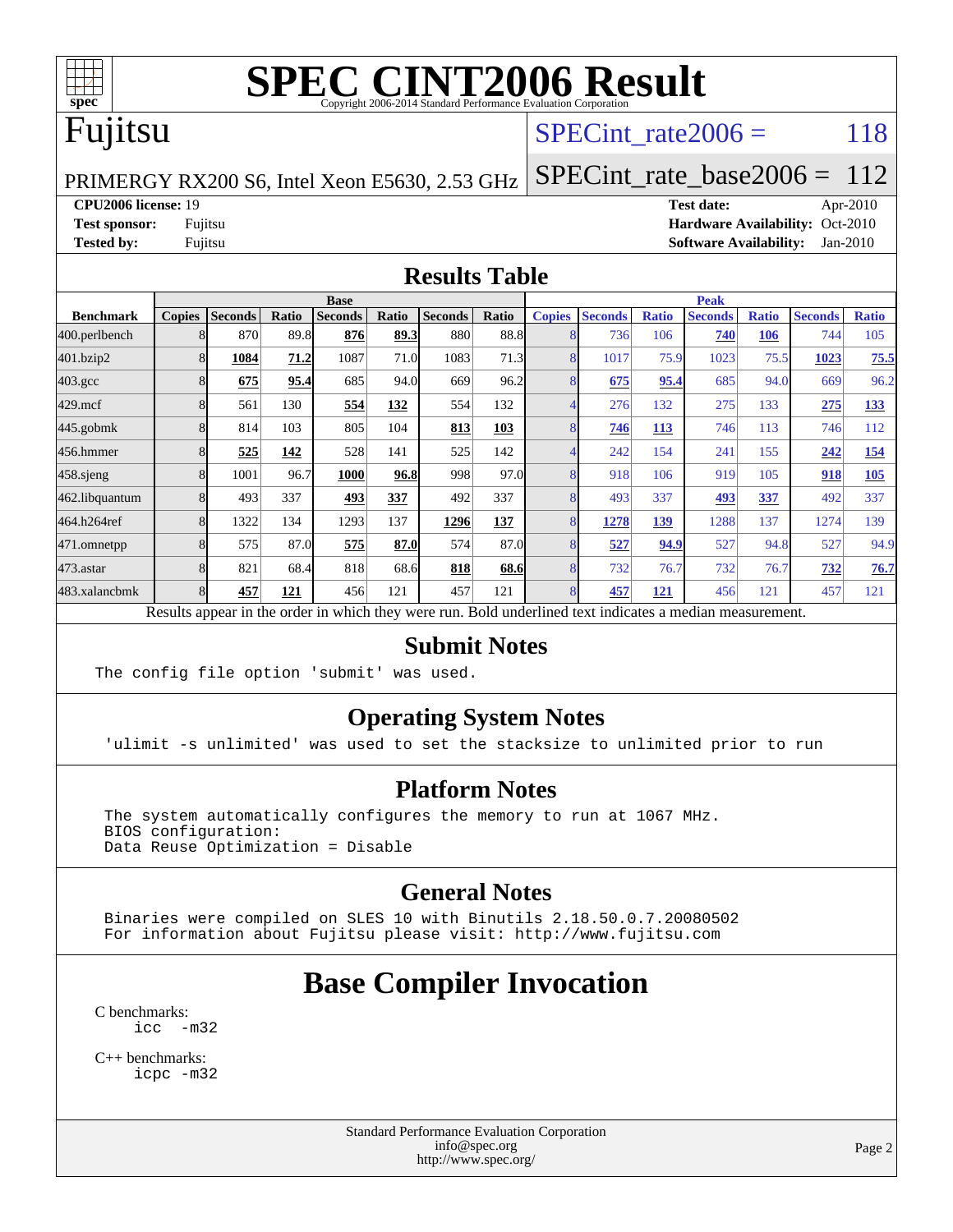![](_page_2_Picture_0.jpeg)

## Fujitsu

SPECint rate $2006 = 118$ 

[SPECint\\_rate\\_base2006 =](http://www.spec.org/auto/cpu2006/Docs/result-fields.html#SPECintratebase2006)  $112$ 

PRIMERGY RX200 S6, Intel Xeon E5630, 2.53 GHz

**[CPU2006 license:](http://www.spec.org/auto/cpu2006/Docs/result-fields.html#CPU2006license)** 19 **[Test date:](http://www.spec.org/auto/cpu2006/Docs/result-fields.html#Testdate)** Apr-2010 **[Test sponsor:](http://www.spec.org/auto/cpu2006/Docs/result-fields.html#Testsponsor)** Fujitsu **[Hardware Availability:](http://www.spec.org/auto/cpu2006/Docs/result-fields.html#HardwareAvailability)** Oct-2010 **[Tested by:](http://www.spec.org/auto/cpu2006/Docs/result-fields.html#Testedby)** Fujitsu **[Software Availability:](http://www.spec.org/auto/cpu2006/Docs/result-fields.html#SoftwareAvailability)** Jan-2010

#### **[Base Portability Flags](http://www.spec.org/auto/cpu2006/Docs/result-fields.html#BasePortabilityFlags)**

 400.perlbench: [-DSPEC\\_CPU\\_LINUX\\_IA32](http://www.spec.org/cpu2006/results/res2010q3/cpu2006-20100706-12339.flags.html#b400.perlbench_baseCPORTABILITY_DSPEC_CPU_LINUX_IA32) 462.libquantum: [-DSPEC\\_CPU\\_LINUX](http://www.spec.org/cpu2006/results/res2010q3/cpu2006-20100706-12339.flags.html#b462.libquantum_baseCPORTABILITY_DSPEC_CPU_LINUX) 483.xalancbmk: [-DSPEC\\_CPU\\_LINUX](http://www.spec.org/cpu2006/results/res2010q3/cpu2006-20100706-12339.flags.html#b483.xalancbmk_baseCXXPORTABILITY_DSPEC_CPU_LINUX)

**[Base Optimization Flags](http://www.spec.org/auto/cpu2006/Docs/result-fields.html#BaseOptimizationFlags)**

[C benchmarks](http://www.spec.org/auto/cpu2006/Docs/result-fields.html#Cbenchmarks):

[-xSSE4.2](http://www.spec.org/cpu2006/results/res2010q3/cpu2006-20100706-12339.flags.html#user_CCbase_f-xSSE42_f91528193cf0b216347adb8b939d4107) [-ipo](http://www.spec.org/cpu2006/results/res2010q3/cpu2006-20100706-12339.flags.html#user_CCbase_f-ipo) [-O3](http://www.spec.org/cpu2006/results/res2010q3/cpu2006-20100706-12339.flags.html#user_CCbase_f-O3) [-no-prec-div](http://www.spec.org/cpu2006/results/res2010q3/cpu2006-20100706-12339.flags.html#user_CCbase_f-no-prec-div) [-static](http://www.spec.org/cpu2006/results/res2010q3/cpu2006-20100706-12339.flags.html#user_CCbase_f-static) [-opt-prefetch](http://www.spec.org/cpu2006/results/res2010q3/cpu2006-20100706-12339.flags.html#user_CCbase_f-opt-prefetch)

[C++ benchmarks:](http://www.spec.org/auto/cpu2006/Docs/result-fields.html#CXXbenchmarks)

[-xSSE4.2](http://www.spec.org/cpu2006/results/res2010q3/cpu2006-20100706-12339.flags.html#user_CXXbase_f-xSSE42_f91528193cf0b216347adb8b939d4107) [-ipo](http://www.spec.org/cpu2006/results/res2010q3/cpu2006-20100706-12339.flags.html#user_CXXbase_f-ipo) [-O3](http://www.spec.org/cpu2006/results/res2010q3/cpu2006-20100706-12339.flags.html#user_CXXbase_f-O3) [-no-prec-div](http://www.spec.org/cpu2006/results/res2010q3/cpu2006-20100706-12339.flags.html#user_CXXbase_f-no-prec-div) [-opt-prefetch](http://www.spec.org/cpu2006/results/res2010q3/cpu2006-20100706-12339.flags.html#user_CXXbase_f-opt-prefetch) [-Wl,-z,muldefs](http://www.spec.org/cpu2006/results/res2010q3/cpu2006-20100706-12339.flags.html#user_CXXbase_link_force_multiple1_74079c344b956b9658436fd1b6dd3a8a) [-L/home/cmplr/usr3/alrahate/cpu2006.1.1.ic11.1/libic11.1-32bit -lsmartheap](http://www.spec.org/cpu2006/results/res2010q3/cpu2006-20100706-12339.flags.html#user_CXXbase_SmartHeap_d86dffe4a79b79ef8890d5cce17030c3)

#### **[Base Other Flags](http://www.spec.org/auto/cpu2006/Docs/result-fields.html#BaseOtherFlags)**

[C benchmarks](http://www.spec.org/auto/cpu2006/Docs/result-fields.html#Cbenchmarks):

403.gcc: [-Dalloca=\\_alloca](http://www.spec.org/cpu2006/results/res2010q3/cpu2006-20100706-12339.flags.html#b403.gcc_baseEXTRA_CFLAGS_Dalloca_be3056838c12de2578596ca5467af7f3)

#### **[Peak Compiler Invocation](http://www.spec.org/auto/cpu2006/Docs/result-fields.html#PeakCompilerInvocation)**

[C benchmarks \(except as noted below\)](http://www.spec.org/auto/cpu2006/Docs/result-fields.html#Cbenchmarksexceptasnotedbelow):

[icc -m32](http://www.spec.org/cpu2006/results/res2010q3/cpu2006-20100706-12339.flags.html#user_CCpeak_intel_icc_32bit_5ff4a39e364c98233615fdd38438c6f2)

401.bzip2: [icc -m64](http://www.spec.org/cpu2006/results/res2010q3/cpu2006-20100706-12339.flags.html#user_peakCCLD401_bzip2_intel_icc_64bit_bda6cc9af1fdbb0edc3795bac97ada53)

456.hmmer: [icc -m64](http://www.spec.org/cpu2006/results/res2010q3/cpu2006-20100706-12339.flags.html#user_peakCCLD456_hmmer_intel_icc_64bit_bda6cc9af1fdbb0edc3795bac97ada53)

458.sjeng: [icc -m64](http://www.spec.org/cpu2006/results/res2010q3/cpu2006-20100706-12339.flags.html#user_peakCCLD458_sjeng_intel_icc_64bit_bda6cc9af1fdbb0edc3795bac97ada53)

[C++ benchmarks \(except as noted below\):](http://www.spec.org/auto/cpu2006/Docs/result-fields.html#CXXbenchmarksexceptasnotedbelow) [icpc -m32](http://www.spec.org/cpu2006/results/res2010q3/cpu2006-20100706-12339.flags.html#user_CXXpeak_intel_icpc_32bit_4e5a5ef1a53fd332b3c49e69c3330699)

473.astar: [icpc -m64](http://www.spec.org/cpu2006/results/res2010q3/cpu2006-20100706-12339.flags.html#user_peakCXXLD473_astar_intel_icpc_64bit_fc66a5337ce925472a5c54ad6a0de310)

#### **[Peak Portability Flags](http://www.spec.org/auto/cpu2006/Docs/result-fields.html#PeakPortabilityFlags)**

 400.perlbench: [-DSPEC\\_CPU\\_LINUX\\_IA32](http://www.spec.org/cpu2006/results/res2010q3/cpu2006-20100706-12339.flags.html#b400.perlbench_peakCPORTABILITY_DSPEC_CPU_LINUX_IA32) 401.bzip2: [-DSPEC\\_CPU\\_LP64](http://www.spec.org/cpu2006/results/res2010q3/cpu2006-20100706-12339.flags.html#suite_peakCPORTABILITY401_bzip2_DSPEC_CPU_LP64) 456.hmmer: [-DSPEC\\_CPU\\_LP64](http://www.spec.org/cpu2006/results/res2010q3/cpu2006-20100706-12339.flags.html#suite_peakCPORTABILITY456_hmmer_DSPEC_CPU_LP64) 458.sjeng: [-DSPEC\\_CPU\\_LP64](http://www.spec.org/cpu2006/results/res2010q3/cpu2006-20100706-12339.flags.html#suite_peakCPORTABILITY458_sjeng_DSPEC_CPU_LP64)

Continued on next page

Standard Performance Evaluation Corporation [info@spec.org](mailto:info@spec.org) <http://www.spec.org/>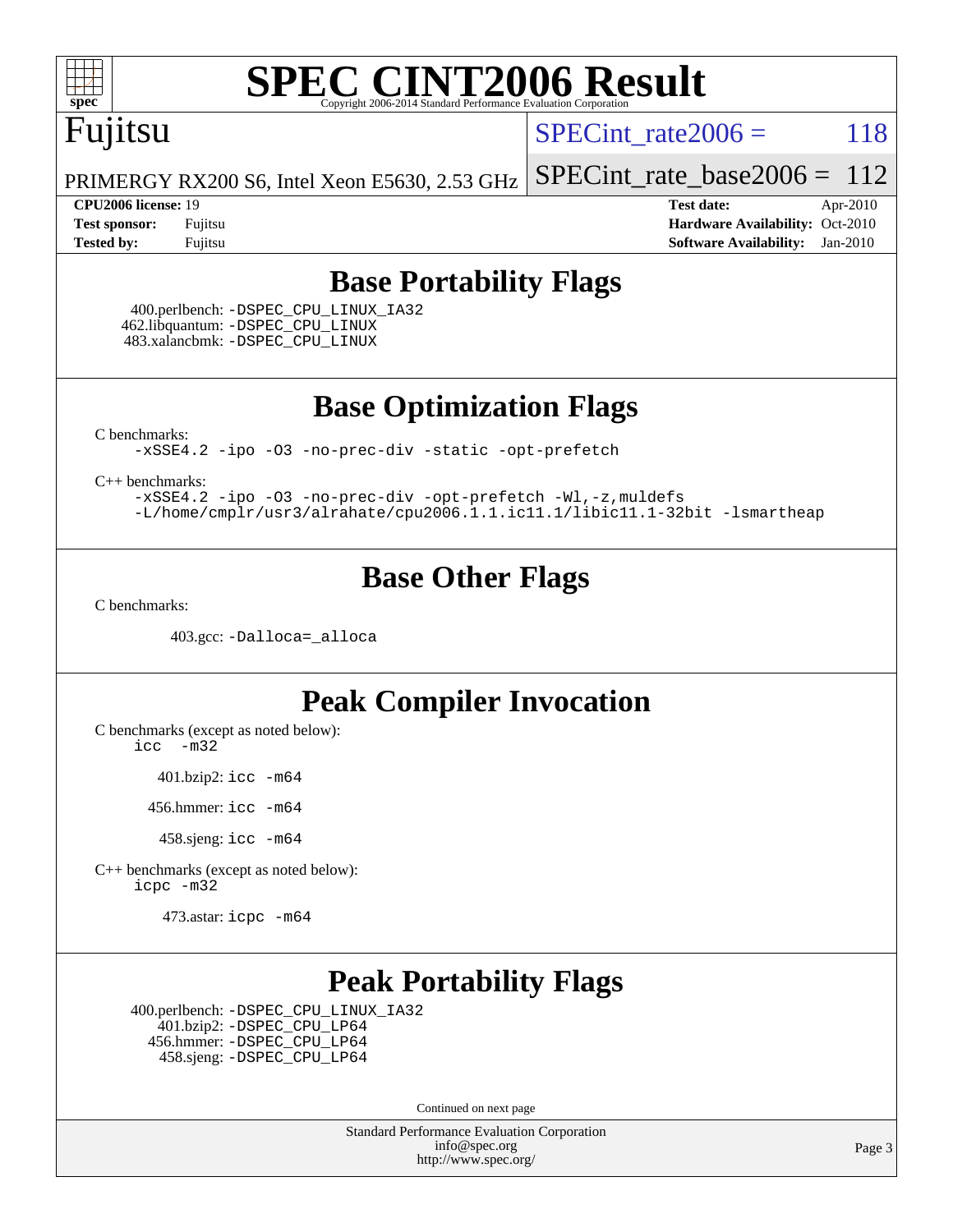![](_page_3_Picture_0.jpeg)

# Fujitsu

SPECint rate $2006 = 118$ 

[SPECint\\_rate\\_base2006 =](http://www.spec.org/auto/cpu2006/Docs/result-fields.html#SPECintratebase2006)  $112$ 

PRIMERGY RX200 S6, Intel Xeon E5630, 2.53 GHz

**[CPU2006 license:](http://www.spec.org/auto/cpu2006/Docs/result-fields.html#CPU2006license)** 19 **[Test date:](http://www.spec.org/auto/cpu2006/Docs/result-fields.html#Testdate)** Apr-2010 **[Test sponsor:](http://www.spec.org/auto/cpu2006/Docs/result-fields.html#Testsponsor)** Fujitsu **[Hardware Availability:](http://www.spec.org/auto/cpu2006/Docs/result-fields.html#HardwareAvailability)** Oct-2010 **[Tested by:](http://www.spec.org/auto/cpu2006/Docs/result-fields.html#Testedby)** Fujitsu **[Software Availability:](http://www.spec.org/auto/cpu2006/Docs/result-fields.html#SoftwareAvailability)** Jan-2010

### **[Peak Portability Flags \(Continued\)](http://www.spec.org/auto/cpu2006/Docs/result-fields.html#PeakPortabilityFlags)**

 462.libquantum: [-DSPEC\\_CPU\\_LINUX](http://www.spec.org/cpu2006/results/res2010q3/cpu2006-20100706-12339.flags.html#b462.libquantum_peakCPORTABILITY_DSPEC_CPU_LINUX) 473.astar: [-DSPEC\\_CPU\\_LP64](http://www.spec.org/cpu2006/results/res2010q3/cpu2006-20100706-12339.flags.html#suite_peakCXXPORTABILITY473_astar_DSPEC_CPU_LP64) 483.xalancbmk: [-DSPEC\\_CPU\\_LINUX](http://www.spec.org/cpu2006/results/res2010q3/cpu2006-20100706-12339.flags.html#b483.xalancbmk_peakCXXPORTABILITY_DSPEC_CPU_LINUX)

#### **[Peak Optimization Flags](http://www.spec.org/auto/cpu2006/Docs/result-fields.html#PeakOptimizationFlags)**

[C benchmarks](http://www.spec.org/auto/cpu2006/Docs/result-fields.html#Cbenchmarks):

 400.perlbench: [-xSSE4.2](http://www.spec.org/cpu2006/results/res2010q3/cpu2006-20100706-12339.flags.html#user_peakPASS2_CFLAGSPASS2_LDCFLAGS400_perlbench_f-xSSE42_f91528193cf0b216347adb8b939d4107)(pass 2) [-prof-gen](http://www.spec.org/cpu2006/results/res2010q3/cpu2006-20100706-12339.flags.html#user_peakPASS1_CFLAGSPASS1_LDCFLAGS400_perlbench_prof_gen_e43856698f6ca7b7e442dfd80e94a8fc)(pass 1) [-ipo](http://www.spec.org/cpu2006/results/res2010q3/cpu2006-20100706-12339.flags.html#user_peakPASS2_CFLAGSPASS2_LDCFLAGS400_perlbench_f-ipo)(pass 2) [-O3](http://www.spec.org/cpu2006/results/res2010q3/cpu2006-20100706-12339.flags.html#user_peakPASS2_CFLAGSPASS2_LDCFLAGS400_perlbench_f-O3)(pass 2) [-no-prec-div](http://www.spec.org/cpu2006/results/res2010q3/cpu2006-20100706-12339.flags.html#user_peakPASS2_CFLAGSPASS2_LDCFLAGS400_perlbench_f-no-prec-div)(pass 2) [-static](http://www.spec.org/cpu2006/results/res2010q3/cpu2006-20100706-12339.flags.html#user_peakPASS2_CFLAGSPASS2_LDCFLAGS400_perlbench_f-static)(pass 2) [-prof-use](http://www.spec.org/cpu2006/results/res2010q3/cpu2006-20100706-12339.flags.html#user_peakPASS2_CFLAGSPASS2_LDCFLAGS400_perlbench_prof_use_bccf7792157ff70d64e32fe3e1250b55)(pass 2) [-ansi-alias](http://www.spec.org/cpu2006/results/res2010q3/cpu2006-20100706-12339.flags.html#user_peakCOPTIMIZE400_perlbench_f-ansi-alias)

 401.bzip2: [-xSSE4.2](http://www.spec.org/cpu2006/results/res2010q3/cpu2006-20100706-12339.flags.html#user_peakPASS2_CFLAGSPASS2_LDCFLAGS401_bzip2_f-xSSE42_f91528193cf0b216347adb8b939d4107)(pass 2) [-prof-gen](http://www.spec.org/cpu2006/results/res2010q3/cpu2006-20100706-12339.flags.html#user_peakPASS1_CFLAGSPASS1_LDCFLAGS401_bzip2_prof_gen_e43856698f6ca7b7e442dfd80e94a8fc)(pass 1) [-ipo](http://www.spec.org/cpu2006/results/res2010q3/cpu2006-20100706-12339.flags.html#user_peakPASS2_CFLAGSPASS2_LDCFLAGS401_bzip2_f-ipo)(pass 2) [-O3](http://www.spec.org/cpu2006/results/res2010q3/cpu2006-20100706-12339.flags.html#user_peakPASS2_CFLAGSPASS2_LDCFLAGS401_bzip2_f-O3)(pass 2) [-no-prec-div](http://www.spec.org/cpu2006/results/res2010q3/cpu2006-20100706-12339.flags.html#user_peakPASS2_CFLAGSPASS2_LDCFLAGS401_bzip2_f-no-prec-div)(pass 2) [-static](http://www.spec.org/cpu2006/results/res2010q3/cpu2006-20100706-12339.flags.html#user_peakPASS2_CFLAGSPASS2_LDCFLAGS401_bzip2_f-static)(pass 2) [-prof-use](http://www.spec.org/cpu2006/results/res2010q3/cpu2006-20100706-12339.flags.html#user_peakPASS2_CFLAGSPASS2_LDCFLAGS401_bzip2_prof_use_bccf7792157ff70d64e32fe3e1250b55)(pass 2) [-opt-prefetch](http://www.spec.org/cpu2006/results/res2010q3/cpu2006-20100706-12339.flags.html#user_peakCOPTIMIZE401_bzip2_f-opt-prefetch) [-ansi-alias](http://www.spec.org/cpu2006/results/res2010q3/cpu2006-20100706-12339.flags.html#user_peakCOPTIMIZE401_bzip2_f-ansi-alias) [-auto-ilp32](http://www.spec.org/cpu2006/results/res2010q3/cpu2006-20100706-12339.flags.html#user_peakCOPTIMIZE401_bzip2_f-auto-ilp32)

 $403.\text{gcc: basepeak}$  = yes

429.mcf: [-xSSE4.2](http://www.spec.org/cpu2006/results/res2010q3/cpu2006-20100706-12339.flags.html#user_peakCOPTIMIZE429_mcf_f-xSSE42_f91528193cf0b216347adb8b939d4107) [-ipo](http://www.spec.org/cpu2006/results/res2010q3/cpu2006-20100706-12339.flags.html#user_peakCOPTIMIZE429_mcf_f-ipo) [-O3](http://www.spec.org/cpu2006/results/res2010q3/cpu2006-20100706-12339.flags.html#user_peakCOPTIMIZE429_mcf_f-O3) [-no-prec-div](http://www.spec.org/cpu2006/results/res2010q3/cpu2006-20100706-12339.flags.html#user_peakCOPTIMIZE429_mcf_f-no-prec-div) [-static](http://www.spec.org/cpu2006/results/res2010q3/cpu2006-20100706-12339.flags.html#user_peakCOPTIMIZE429_mcf_f-static) [-opt-prefetch](http://www.spec.org/cpu2006/results/res2010q3/cpu2006-20100706-12339.flags.html#user_peakCOPTIMIZE429_mcf_f-opt-prefetch)

 445.gobmk: [-xSSE4.2](http://www.spec.org/cpu2006/results/res2010q3/cpu2006-20100706-12339.flags.html#user_peakPASS2_CFLAGSPASS2_LDCFLAGS445_gobmk_f-xSSE42_f91528193cf0b216347adb8b939d4107)(pass 2) [-prof-gen](http://www.spec.org/cpu2006/results/res2010q3/cpu2006-20100706-12339.flags.html#user_peakPASS1_CFLAGSPASS1_LDCFLAGS445_gobmk_prof_gen_e43856698f6ca7b7e442dfd80e94a8fc)(pass 1) [-prof-use](http://www.spec.org/cpu2006/results/res2010q3/cpu2006-20100706-12339.flags.html#user_peakPASS2_CFLAGSPASS2_LDCFLAGS445_gobmk_prof_use_bccf7792157ff70d64e32fe3e1250b55)(pass 2) [-O2](http://www.spec.org/cpu2006/results/res2010q3/cpu2006-20100706-12339.flags.html#user_peakCOPTIMIZE445_gobmk_f-O2) [-ipo](http://www.spec.org/cpu2006/results/res2010q3/cpu2006-20100706-12339.flags.html#user_peakCOPTIMIZE445_gobmk_f-ipo) [-no-prec-div](http://www.spec.org/cpu2006/results/res2010q3/cpu2006-20100706-12339.flags.html#user_peakCOPTIMIZE445_gobmk_f-no-prec-div) [-ansi-alias](http://www.spec.org/cpu2006/results/res2010q3/cpu2006-20100706-12339.flags.html#user_peakCOPTIMIZE445_gobmk_f-ansi-alias)

 456.hmmer: [-xSSE4.2](http://www.spec.org/cpu2006/results/res2010q3/cpu2006-20100706-12339.flags.html#user_peakCOPTIMIZE456_hmmer_f-xSSE42_f91528193cf0b216347adb8b939d4107) [-ipo](http://www.spec.org/cpu2006/results/res2010q3/cpu2006-20100706-12339.flags.html#user_peakCOPTIMIZE456_hmmer_f-ipo) [-O3](http://www.spec.org/cpu2006/results/res2010q3/cpu2006-20100706-12339.flags.html#user_peakCOPTIMIZE456_hmmer_f-O3) [-no-prec-div](http://www.spec.org/cpu2006/results/res2010q3/cpu2006-20100706-12339.flags.html#user_peakCOPTIMIZE456_hmmer_f-no-prec-div) [-static](http://www.spec.org/cpu2006/results/res2010q3/cpu2006-20100706-12339.flags.html#user_peakCOPTIMIZE456_hmmer_f-static) [-unroll2](http://www.spec.org/cpu2006/results/res2010q3/cpu2006-20100706-12339.flags.html#user_peakCOPTIMIZE456_hmmer_f-unroll_784dae83bebfb236979b41d2422d7ec2) [-ansi-alias](http://www.spec.org/cpu2006/results/res2010q3/cpu2006-20100706-12339.flags.html#user_peakCOPTIMIZE456_hmmer_f-ansi-alias) [-auto-ilp32](http://www.spec.org/cpu2006/results/res2010q3/cpu2006-20100706-12339.flags.html#user_peakCOPTIMIZE456_hmmer_f-auto-ilp32)

 458.sjeng: [-xSSE4.2](http://www.spec.org/cpu2006/results/res2010q3/cpu2006-20100706-12339.flags.html#user_peakPASS2_CFLAGSPASS2_LDCFLAGS458_sjeng_f-xSSE42_f91528193cf0b216347adb8b939d4107)(pass 2) [-prof-gen](http://www.spec.org/cpu2006/results/res2010q3/cpu2006-20100706-12339.flags.html#user_peakPASS1_CFLAGSPASS1_LDCFLAGS458_sjeng_prof_gen_e43856698f6ca7b7e442dfd80e94a8fc)(pass 1) [-ipo](http://www.spec.org/cpu2006/results/res2010q3/cpu2006-20100706-12339.flags.html#user_peakPASS2_CFLAGSPASS2_LDCFLAGS458_sjeng_f-ipo)(pass 2) [-O3](http://www.spec.org/cpu2006/results/res2010q3/cpu2006-20100706-12339.flags.html#user_peakPASS2_CFLAGSPASS2_LDCFLAGS458_sjeng_f-O3)(pass 2) [-no-prec-div](http://www.spec.org/cpu2006/results/res2010q3/cpu2006-20100706-12339.flags.html#user_peakPASS2_CFLAGSPASS2_LDCFLAGS458_sjeng_f-no-prec-div)(pass 2) [-static](http://www.spec.org/cpu2006/results/res2010q3/cpu2006-20100706-12339.flags.html#user_peakPASS2_CFLAGSPASS2_LDCFLAGS458_sjeng_f-static)(pass 2)  $-prof-use(pass 2) -unroll4 -auto-ilp32$  $-prof-use(pass 2) -unroll4 -auto-ilp32$  $-prof-use(pass 2) -unroll4 -auto-ilp32$  $-prof-use(pass 2) -unroll4 -auto-ilp32$  $-prof-use(pass 2) -unroll4 -auto-ilp32$ 

462.libquantum: basepeak = yes

 464.h264ref: [-xSSE4.2](http://www.spec.org/cpu2006/results/res2010q3/cpu2006-20100706-12339.flags.html#user_peakPASS2_CFLAGSPASS2_LDCFLAGS464_h264ref_f-xSSE42_f91528193cf0b216347adb8b939d4107)(pass 2) [-prof-gen](http://www.spec.org/cpu2006/results/res2010q3/cpu2006-20100706-12339.flags.html#user_peakPASS1_CFLAGSPASS1_LDCFLAGS464_h264ref_prof_gen_e43856698f6ca7b7e442dfd80e94a8fc)(pass 1) [-ipo](http://www.spec.org/cpu2006/results/res2010q3/cpu2006-20100706-12339.flags.html#user_peakPASS2_CFLAGSPASS2_LDCFLAGS464_h264ref_f-ipo)(pass 2) [-O3](http://www.spec.org/cpu2006/results/res2010q3/cpu2006-20100706-12339.flags.html#user_peakPASS2_CFLAGSPASS2_LDCFLAGS464_h264ref_f-O3)(pass 2) [-no-prec-div](http://www.spec.org/cpu2006/results/res2010q3/cpu2006-20100706-12339.flags.html#user_peakPASS2_CFLAGSPASS2_LDCFLAGS464_h264ref_f-no-prec-div)(pass 2) [-static](http://www.spec.org/cpu2006/results/res2010q3/cpu2006-20100706-12339.flags.html#user_peakPASS2_CFLAGSPASS2_LDCFLAGS464_h264ref_f-static)(pass 2) [-prof-use](http://www.spec.org/cpu2006/results/res2010q3/cpu2006-20100706-12339.flags.html#user_peakPASS2_CFLAGSPASS2_LDCFLAGS464_h264ref_prof_use_bccf7792157ff70d64e32fe3e1250b55)(pass 2) [-unroll2](http://www.spec.org/cpu2006/results/res2010q3/cpu2006-20100706-12339.flags.html#user_peakCOPTIMIZE464_h264ref_f-unroll_784dae83bebfb236979b41d2422d7ec2) [-ansi-alias](http://www.spec.org/cpu2006/results/res2010q3/cpu2006-20100706-12339.flags.html#user_peakCOPTIMIZE464_h264ref_f-ansi-alias)

[C++ benchmarks:](http://www.spec.org/auto/cpu2006/Docs/result-fields.html#CXXbenchmarks)

 471.omnetpp: [-xSSE4.2](http://www.spec.org/cpu2006/results/res2010q3/cpu2006-20100706-12339.flags.html#user_peakPASS2_CXXFLAGSPASS2_LDCXXFLAGS471_omnetpp_f-xSSE42_f91528193cf0b216347adb8b939d4107)(pass 2) [-prof-gen](http://www.spec.org/cpu2006/results/res2010q3/cpu2006-20100706-12339.flags.html#user_peakPASS1_CXXFLAGSPASS1_LDCXXFLAGS471_omnetpp_prof_gen_e43856698f6ca7b7e442dfd80e94a8fc)(pass 1) [-ipo](http://www.spec.org/cpu2006/results/res2010q3/cpu2006-20100706-12339.flags.html#user_peakPASS2_CXXFLAGSPASS2_LDCXXFLAGS471_omnetpp_f-ipo)(pass 2) [-O3](http://www.spec.org/cpu2006/results/res2010q3/cpu2006-20100706-12339.flags.html#user_peakPASS2_CXXFLAGSPASS2_LDCXXFLAGS471_omnetpp_f-O3)(pass 2) [-no-prec-div](http://www.spec.org/cpu2006/results/res2010q3/cpu2006-20100706-12339.flags.html#user_peakPASS2_CXXFLAGSPASS2_LDCXXFLAGS471_omnetpp_f-no-prec-div)(pass 2) [-prof-use](http://www.spec.org/cpu2006/results/res2010q3/cpu2006-20100706-12339.flags.html#user_peakPASS2_CXXFLAGSPASS2_LDCXXFLAGS471_omnetpp_prof_use_bccf7792157ff70d64e32fe3e1250b55)(pass 2) [-ansi-alias](http://www.spec.org/cpu2006/results/res2010q3/cpu2006-20100706-12339.flags.html#user_peakCXXOPTIMIZE471_omnetpp_f-ansi-alias) [-opt-ra-region-strategy=block](http://www.spec.org/cpu2006/results/res2010q3/cpu2006-20100706-12339.flags.html#user_peakCXXOPTIMIZE471_omnetpp_f-opt-ra-region-strategy-block_a0a37c372d03933b2a18d4af463c1f69) [-Wl,-z,muldefs](http://www.spec.org/cpu2006/results/res2010q3/cpu2006-20100706-12339.flags.html#user_peakEXTRA_LDFLAGS471_omnetpp_link_force_multiple1_74079c344b956b9658436fd1b6dd3a8a) [-L/home/cmplr/usr3/alrahate/cpu2006.1.1.ic11.1/libic11.1-32bit -lsmartheap](http://www.spec.org/cpu2006/results/res2010q3/cpu2006-20100706-12339.flags.html#user_peakEXTRA_LIBS471_omnetpp_SmartHeap_d86dffe4a79b79ef8890d5cce17030c3)

473.astar:  $-xSSE4$ . 2(pass 2)  $-prof-gen(pass 1) -ipo(pass 2)$  $-prof-gen(pass 1) -ipo(pass 2)$  $-prof-gen(pass 1) -ipo(pass 2)$  $-prof-gen(pass 1) -ipo(pass 2)$ [-O3](http://www.spec.org/cpu2006/results/res2010q3/cpu2006-20100706-12339.flags.html#user_peakPASS2_CXXFLAGSPASS2_LDCXXFLAGS473_astar_f-O3)(pass 2) [-no-prec-div](http://www.spec.org/cpu2006/results/res2010q3/cpu2006-20100706-12339.flags.html#user_peakPASS2_CXXFLAGSPASS2_LDCXXFLAGS473_astar_f-no-prec-div)(pass 2) [-prof-use](http://www.spec.org/cpu2006/results/res2010q3/cpu2006-20100706-12339.flags.html#user_peakPASS2_CXXFLAGSPASS2_LDCXXFLAGS473_astar_prof_use_bccf7792157ff70d64e32fe3e1250b55)(pass 2) [-ansi-alias](http://www.spec.org/cpu2006/results/res2010q3/cpu2006-20100706-12339.flags.html#user_peakCXXOPTIMIZE473_astar_f-ansi-alias) [-opt-ra-region-strategy=routine](http://www.spec.org/cpu2006/results/res2010q3/cpu2006-20100706-12339.flags.html#user_peakCXXOPTIMIZE473_astar_f-opt-ra-region-strategy-routine_ba086ea3b1d46a52e1238e2ca173ed44) [-Wl,-z,muldefs](http://www.spec.org/cpu2006/results/res2010q3/cpu2006-20100706-12339.flags.html#user_peakEXTRA_LDFLAGS473_astar_link_force_multiple1_74079c344b956b9658436fd1b6dd3a8a) [-L/home/cmplr/usr3/alrahate/cpu2006.1.1.ic11.1/libic11.1-64bit -lsmartheap64](http://www.spec.org/cpu2006/results/res2010q3/cpu2006-20100706-12339.flags.html#user_peakEXTRA_LIBS473_astar_SmartHeap64_e2306cda84805d1ab360117a79ff779c)

Continued on next page

Standard Performance Evaluation Corporation [info@spec.org](mailto:info@spec.org) <http://www.spec.org/>

Page 4